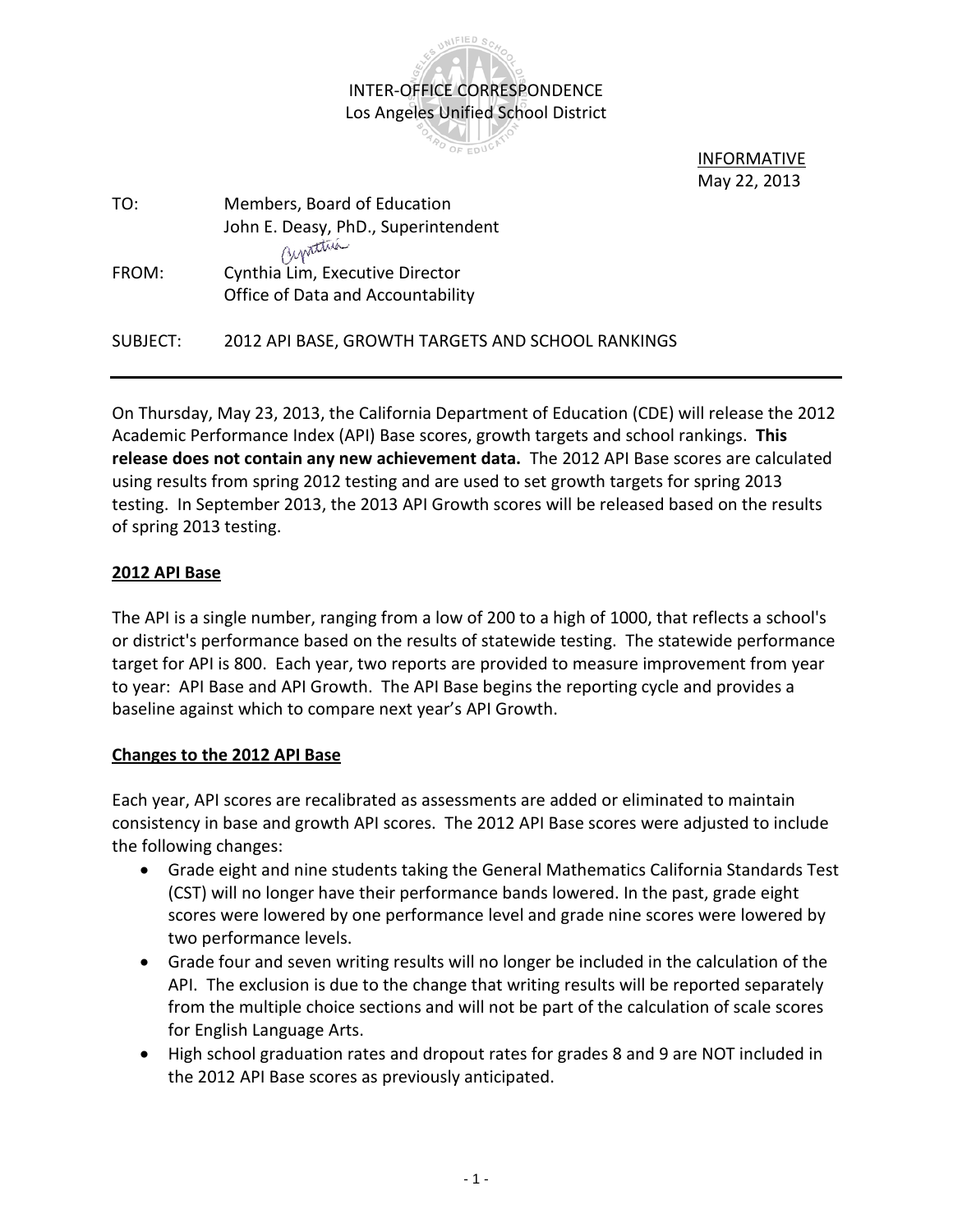# **API Growth Targets**

API Base scores are used to establish schoolwide growth targets as well as targets for significant subgroups. Growth targets vary according to the API Base as indicated in Table 1 below. Schools and subgroups with API Base scores below 690 are expected to grow by 5% of the difference between the API Base and 800. Schools and subgroups with an API Base of 691-799 need to gain one to five points to meet targets. Schools and subgroups with an API Base of 800 or higher do not have specific targets. They need to maintain their API Growth scores of 800 or higher.

|                     | 2012-13 Growth Targets                                                                 |
|---------------------|----------------------------------------------------------------------------------------|
| 2012 Base API Range | 2013 Growth Target                                                                     |
| $200 - 690$         | 5% of the difference between API Base and 800<br>(rounded to the nearest whole number) |
| $691 - 795$         | 5-point gain                                                                           |
| $796 - 799$         | 4-point to 1-point gain to reach 800                                                   |
| 800 or higher       | Maintain a Growth API of 800 or more                                                   |

Table 1 2012-13 Growth Targets

## **API Target for Adequate Yearly Progress**

API scores are also used as a criterion to determine whether schools met Adequate Yearly Progress (AYP). For the upcoming 2013 AYP to be released in September 2013, the API target is **770** or a growth of at least one point. In 2012, schools had to meet an API Growth of 740 or grow at least one point.

## **School Rankings**

The 2012 API Base reports provide two types of rankings: statewide rank and similar schools rank. School rankings let schools and the public know how schools are performing in comparison to other schools in the state and in their communities. Ranks are determined separately by elementary, middle and high schools. Special education centers, options schools and small schools do not receive ranks.

Statewide ranks are calculated by sorting API scores from highest to lowest for each school type. The sorted API scores are then divided into 10 equal groups (deciles) ranked from highest (10) to lowest (1). A school's statewide rank shows a school's relative placement compared to all other schools in the state of the same school type, e.g., elementary, middle and high schools.

Charts 1 and 2 provide the distribution of schools by statewide rank for LAUSD and charter schools. In 2012, there were fewer LAUSD schools with a statewide rank of 1, compared to the previous two years and a slight increase in the percentage of schools with a rank of 9 and 10.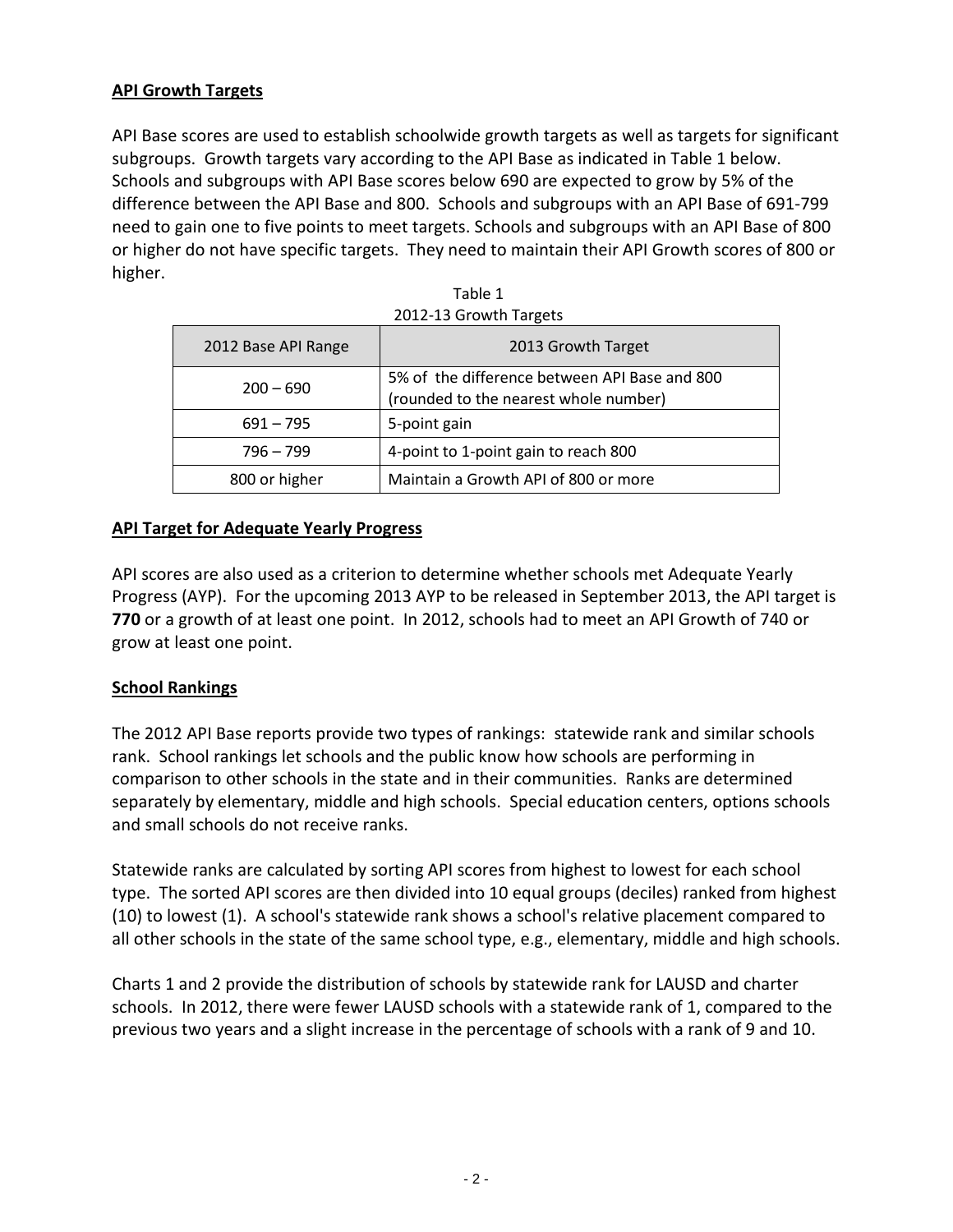

Among charter schools, there was a decrease in the percentage of schools with a rank of 1 from the previous two years.



The similar schools rank compares a school to 100 other schools with similar opportunities and challenges. The similar schools rank takes into account demographic characteristics of schools, such as socio-economic status, pupil mobility, pupil ethnicity, language classification, etc. The similar schools rank allows schools to look at their academic performance compared to other schools with some of the same opportunities and challenges.

Schools with a statewide rank of 1 and a similar school rank of 1 (1:1) are performing at the lowest decile across the state and in comparison to similar schools. At the top end of the scale, schools with a statewide rank of 10 and a similar school rank of 10 (10:10) are among the top of all schools statewide and among similar schools.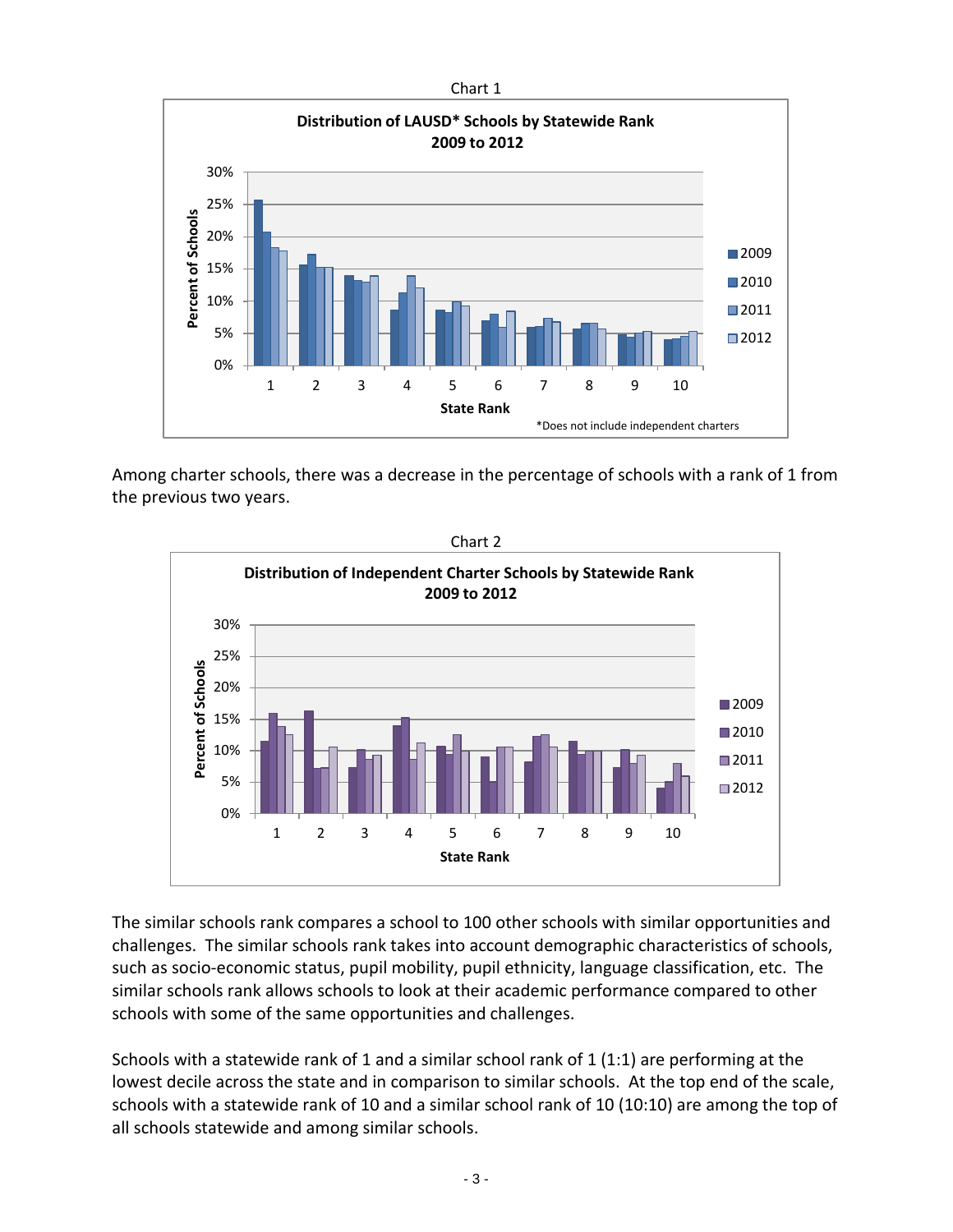Table 3 shows that for LAUSD schools, the number of schools in the lowest ranks (1:1) remained at 43 compared to the previous year, representing 7% of the schools with API ranks. The number of schools at the highest ranks (10:10) grew from six to ten, representing 2% of schools with ranks.

|                 | <b>LAUSD Schools</b>   |                                                                                 |    |    |               |  |  |  |
|-----------------|------------------------|---------------------------------------------------------------------------------|----|----|---------------|--|--|--|
| <b>API Base</b> | # of<br><b>Schools</b> | ℅<br>Top<br><b>Bottom</b><br>Rank<br><b>Bottom</b><br>Rank I:I<br>10:10<br>Rank |    |    | % Top<br>Rank |  |  |  |
| 2008            | 596                    | 26                                                                              | 6  | 4% | 1%            |  |  |  |
| 2009            | 611                    | 44                                                                              | 4  | 7% | 1%            |  |  |  |
| 2010            | 618                    | 57                                                                              | 3  | 9% | 0%            |  |  |  |
| 2011            | 645                    | 43                                                                              | 6  | 7% | 1%            |  |  |  |
| 2012            | 661                    | 43                                                                              | 10 | 7% | 2%            |  |  |  |

Table 3 Number and Percentage of LAUSD Schools at Top and Bottom API Ranks

Among charter schools, seven schools were in the lowest ranks and seven schools were in the highest ranks. This was a slight decrease from the previous year.

Table 4 Number and Percentage of Charter Schools at Top and Bottom API Ranks

|                 | <b>Charter Schools</b> |                                                   |   |                            |               |  |  |  |
|-----------------|------------------------|---------------------------------------------------|---|----------------------------|---------------|--|--|--|
| <b>API Base</b> | # of<br>Schools        | Top<br><b>Bottom</b><br>Rank<br>Rank I:I<br>10:10 |   | ℅<br><b>Bottom</b><br>Rank | % Top<br>Rank |  |  |  |
| 2008            | 105                    |                                                   | 3 |                            | 3%            |  |  |  |
| 2009            | 105                    | 5                                                 | 3 | 5%                         | 3%            |  |  |  |
| 2010            | 2                      | 6                                                 |   | 5%                         | 4%            |  |  |  |
| 2011            | 132                    | 8                                                 | 8 | 6%                         | 6%            |  |  |  |
| 2012            | 151                    |                                                   |   | 5%                         | 5%            |  |  |  |

Table 5 presents a matrix of statewide rank and similar schools rank for LAUSD schools. Schools on the diagonal (in gray) have the same statewide and similar schools rank. Schools above the diagonal have similar schools ranks that are higher than their statewide rank. For example, for schools with a statewide rank of 5, there are six schools with a similar schools rank of 10, meaning these schools are outperforming other schools with similar challenges even though they are at a statewide rank of 5.

Schools below the diagonal have similar schools ranks that are below their statewide rank. For example, there are three schools with a state rank of 9 but a similar school rank of 1, meaning they are performing below 90% of other schools with a comparable mix of demographic characteristics.